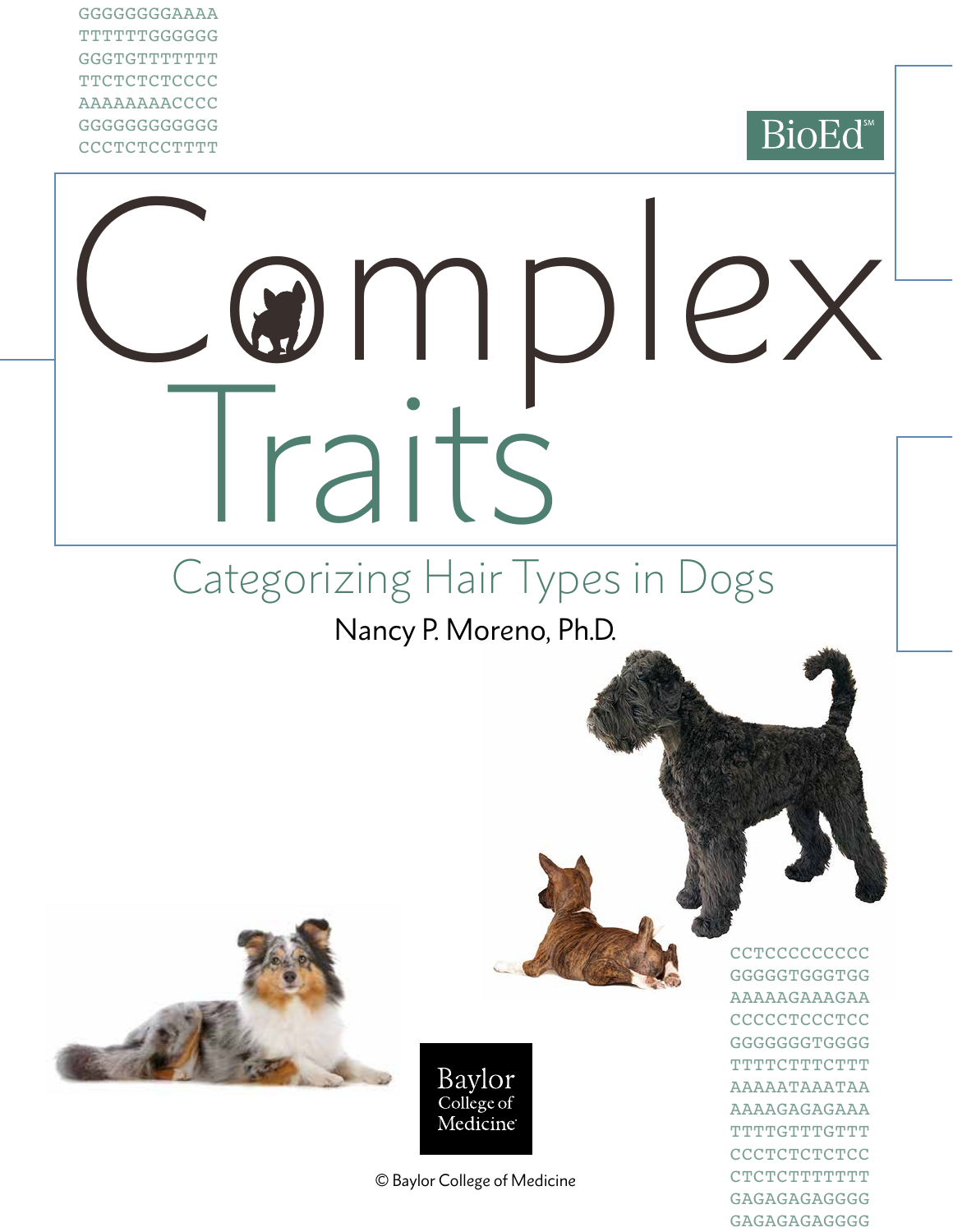© 2017 by Baylor College of Medicine. All rights reserved. Printed in the United States of America. ISBN: 978-1-944035-08-2

### BioEd<sup>\*\*</sup>

Teacher Resources from the Center for Educational Outreach at Baylor College of Medicine.

The mark "BioEd" is a service mark of Baylor College of Medicine.

Development of Complex Traits educational materials was supported, in part, by a grant from the Science Education Partnership Award Program Office of the Director, National Institutes of Health grant 5R25OD011134 (Principal Investigator, Nancy Moreno, Ph.D.). Activities described in this book are intended for middle school students under direct supervision of adults. The authors, Baylor College of Medicine and NSF cannot be held responsible for any accidents or injures that may result from conduct of the activities, from not specifically following directions, or from ignoring cautions contained in the text. The opinions, findings and conclusions expressed in this publication are solely those of the authors and do not necessarily reflect the views of BCM or the sponsoring agency.

No part of this book may be reproduced by any mechanical, photographic or electronic process, or in the form of an audio recording; nor may it be stored in a retrieval system, transmitted, or otherwise copied for public or private use without prior written permission of the publisher. Black-line masters reproduced for classroom use are excepted.

Cover photos: Basenji © Nikolai Tsvetko. Giant Schnauzer © Aleksey Tugolukov. Shetland sheepdog © Erik Lam.. Dog icons © Marina Zlochin; modified into silhouettes by M.S. Young. Licensed for use. All images used throughout this guide are original or licensed for use. Photographs, whether copyrighted or in the public domain, require contacting original sources to obtain permission to use images outside of this publication. The authors, contributors, and editorial staff have made every effort to contact copyright holders to obtain permission to reproduce copyrighted images. However, if any permissions have been inadvertently overlooked, the authors will be pleased to make all necessary and reasonable arrangements.

Author: Nancy P. Moreno, Ph.D. Editor: James P. Denk, M.A. Designer: Martha S. Young, B.F.A.

#### **ACKNOWLEDGMENTS**

This project at Baylor College of Medicine has benefited from the vision and expertise of scientists and educators in a wide range of specialties. Our heartfelt appreciation goes William A. Thomson, Ph.D., Professor and Director of the Center for Educational Outreach, and C. Michael Fordis, M.D., Senior Associate Dean and Director of the Center for Collaborative and Interactive Technologies at Baylor College of Medicine, who have lent their support and expertise to the project.

We are especially grateful to the many classroom teachers in the Houston area who participated in the field tests of these materials and provided invaluable feedback.

Baylor College of Medicine Center for Educational Outreach BAYLOR COLLEGE OF MEDICINE One Baylor Plaza, BCM411 Houston, Texas 77030 713-798-8200 | 800-798-8244 | [edoutreach@bcm.edu](mailto:edoutreach@bcm.edu) <www.bioedonline.org> | <www.bcm.edu/ceo>

#### **SOURCES**

We are grateful to the following individuals and institutions for generously providing us with permission to use their images and source materials in this publication.

- Pages 1-3: California Department of Fish and Wildlife. Distinguishing between Coyotes, Wolves and Dogs. Track patterns by Karen Converse. [https://www.](https://www.wildlife.ca.gov/Conservation/Mammals/Gray-Wolf/Identification) [wildlife.ca.gov/Conservation/Mammals/Gray-Wolf/](https://www.wildlife.ca.gov/Conservation/Mammals/Gray-Wolf/Identification) **[Identification](https://www.wildlife.ca.gov/Conservation/Mammals/Gray-Wolf/Identification)**
- Page 4: Wayne, R., and Ostrander, E. Lessons learned from the dog genome. *TRENDS in Genetics*. 23 (2007): 557-567. Licensed for use March 2, 2016: Elsevier and Copyright Clearance Center: License Number 3820930088090. [http://www.sciencedirect.com/](http://www.sciencedirect.com/science/article/pii/S0168952507003058) [science/article/pii/S0168952507003058#](http://www.sciencedirect.com/science/article/pii/S0168952507003058)
- Page 5: African wild dog © Michael Gäbler, Wikimedia Commons CC-BY-SA 3.0. Dog (boxer) © Artman1, licensed for use. Gray wolf © MacNeil Lyons, courtesy of the U.S. National Park Service. Arctic fox © Jason Burrows; Bat-eared fox © Mike Cilliers; Black-backed jackal © Ray Morris; Bush dog © Josh Moore; Crab-eating fox and Raccoon Dog © Tambako the Jaguar; Gray fox © Gary Robertson; Maned wolf © Pascal Vuylsteker; and Red fox © Peter Trimming. CC-BY-SA 2.0.<flicker.com>
- Pages 7, 17: Chromosomes and karotype © Matthew Breen, Ph.D. College of Veterinary Medicine, North Carolina State University. Used with permission. <http://www.breenlab.org/index.html>
- Pages 7, 9: Dovekie © Long Haul Productions. Courtesy of Elizabeth Meister and Dan Collison. Used with permission. <http://www.longhaulpro.org>
- Page 8: Catahoula Leopard Dogs. Wikipedia Commons CC-BY-SA 3.0. [https://commons.wikimedia.org/wiki/](https://commons.wikimedia.org/wiki/File) [File](https://commons.wikimedia.org/wiki/File):[CatahoulaLitter\\_wb.jpg](CatahoulaLitter_wb.jpg)
- Page 10: Wayne, R. © UCLA Department of Ecology and Evolutionary Biology. Used with permission. Text modified by M.S. Young for clarity. [http://newsroom.ucla.](http://newsroom.ucla.edu/releases/dogs) [edu/releases/dogs-](http://newsroom.ucla.edu/releases/dogs)likely-originated-in-the-155101
- Page 11: DNA graphic courtesy of the Office of Biological and Environmental Research of the U.S. Department of Energy's Office of Science. <science.energy.gov/ber>/
- Page 12: Tasha the boxer courtesy of the National Human Genome Research Institute. Public domain. [https://](https://www.genome.gov/17515860/2005) [www.genome.gov/17515860/2005-](https://www.genome.gov/17515860/2005)release-researchers-publish-dog-genome-sequence/. Help Me Understand Genetics. Genetics Home Reference. U.S. National Library of Medicine. <https://ghr.nlm.nih.gov>/.
- Pages 13, 16: SNP graphic by David Hall, courtesy of NIH. What's a SNP, What's a Chip, and Why Does This All Matter? Genomics Education Initiative. [http://genomic](http://genomicsinitiative.com/index.html)[sinitiative.com/index.html](http://genomicsinitiative.com/index.html)
- Page 17: Helix graphic courtesy of the U.S. National Library of Medicine. Public domain.
- Page 32: Mosher, D., Quignon, P, Bustamante, C., Sutter, N., Mellersh, C., Parker, H., et al. (2007) A Mutation in the Myostatin Gene Increases Muscle Mass and Enhances Racing Performance in Heterozygote Dogs. *PLoS Genet* 3(5): e79. doi[:10.1371/journal.](10.1371/journal.pgen) [pgen.](10.1371/journal.pgen)0030079. Public domain. [http://journals.plos.](http://journals.plos.org/plosgenetics/article?id=info:doi) [org/plosgenetics/article?id=info:doi/](http://journals.plos.org/plosgenetics/article?id=info:doi)[10.1371/journal.](10.1371/journal.pgen) [pgen.](10.1371/journal.pgen)0030079
- Page 33: Clark, L., Wahl, J., Rees, C., and Murphy, K. Retrotransposon insertion in SILV is responsible for merle patterning of the domestic dog. *Proceedings of the National Academy of Sciences.* 1376–1381, doi: <10.1073/pnas>.0506940103. Fig. 1. [http://www.pnas.](http://www.pnas.org/content/103/5/1376.full) [org/content/103/5/1376.full](http://www.pnas.org/content/103/5/1376.full). Open access. Used with permission.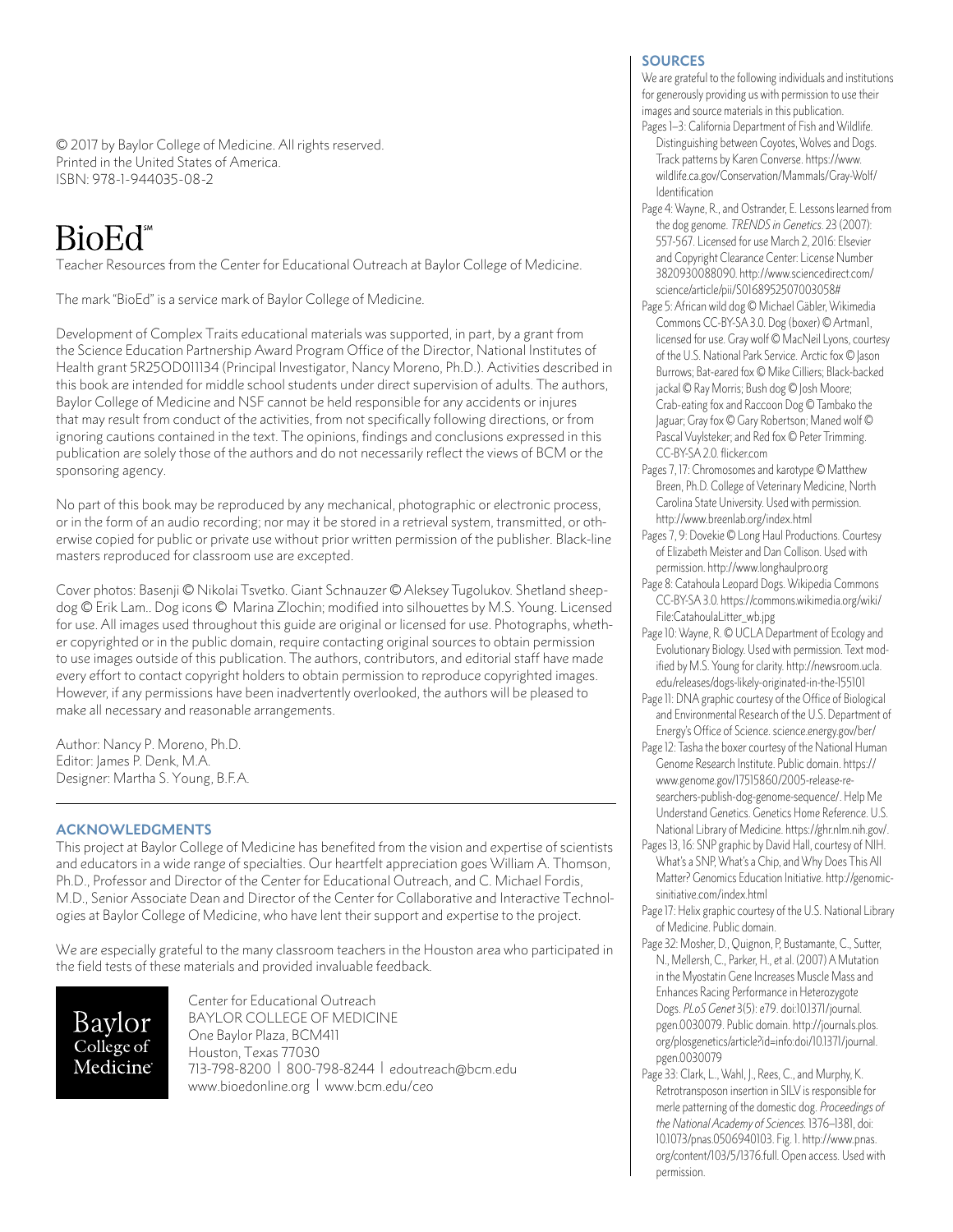Students explore phenotypic differences in hair types found in the coats of different dog breeds, as they begin to learn about complex traits. Based on information provided, students also predict the genotypes of different dog breeds.



# **Categorizing Hair Types in Dogs**

Most characteristics, such as height, body shape and disease susceptibility, in living organisms are controlled by more than one gene. Coat type in dogs is an example. Variations in three genes determine the patterns of hair length, curl and presence of "furnishing" (beard and bushy eyebrows, combined with wiry hair) that are observable in about 95% of all dog breeds. In this activity, students will categorize the coat phenotypes of eight different dog breeds, and then will connect the phenotypes to possible genotypes.

The dog breeds that are included in this activity are the Bassett Hound, Bichon Frise, Border Terrier, English Cocker Spaniel, Golden Retriever, Havanese, Irish Water Spaniel, and Kerry Blue Terrier. These breeds display the complete range and combinations of coat types: long vs. short hair, curly vs. straight hair, and presence or absence of furnishings. The ancestors of modern dogs all had coats with short, straight hair without furnishings. The other characteristics have arisen because of mutations in genes related to hair growth and development. Mutations are changes in the DNA sequence, usually as a result of mistakes when DNA is copied. If the mutation is present in the egg or sperm cell of a parent, it is passed onto the



In 2016, 190 dog breeds were recognized by the American Kennel Club; 199 by the Westminnister Kennel Club.

offspring. In dogs, selective breeding has consolidated and increased the frequency of many mutations that affect appearance or behavior.

Three different genes regulate hair type in dogs. Hair length (L), as described previously, can be long or short. The ancestral condition in dogs is short hair. Long-haired dogs have inherited a mutation involving the substitution of a single nucleotide in the gene responsible for terminating hair growth. Dogs with one or two copies of the mutation have long hair. Thus, dogs with the genotype "Ll" and "LL" have short hair. Dogs with the genotype "ll" have long hair.

Curl (C) is governed by a change in one of the genes responsible for a structural protein in hair (keratin). The mutation again involves the substitution of a single nucleotide—this time, a T (thymine) is substituted for a C (cytosine). The substitution is believed to affect folding of the completed protein, leading to curled or wavy hair. Dogs with straight hair have two copies of the straight form of the gene (cc); dogs with wavy hair have one copy of the straight form of the gene and one copy of the curly form (Cc); dogs with curly hair are homozygous for the curly mutation (CC).

Wiry hair is an interesting characteristic in dogs. Dogs that possess hair that is coarse and bristly like wire, always also have a beard (longer hair on the chin and muzzle and bushy eyebrows. Dog experts refer to the

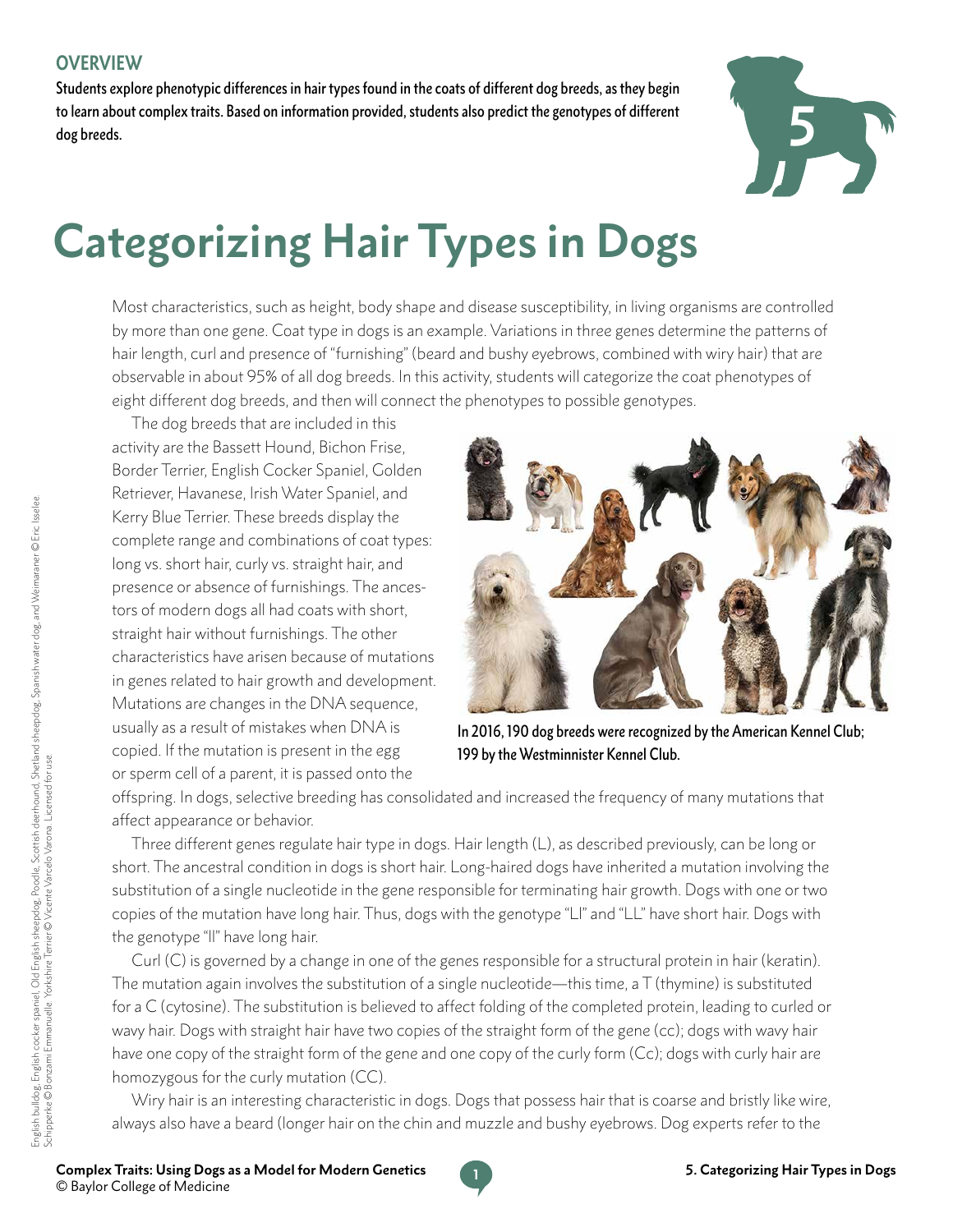additional facial hair features as "furnishings." All of these physical changes are due to the same mutation in a single gene. The gene is responsible for producing a signaling protein important for keratin development and initiation of hair growth. Importantly, in this case, one mutation in a single gene leads to multiple changes in the phenotype. The Irish terrier, shown at right, provides a good example of furnishing and wiry coat. The mutation leading to wiry hair and furnishings consists of the insertion of 167 base pairs within the signaling protein gene called RSPO2. This means that extra DNA was added into the existing sequence that comprised the gene. The extra section of DNA appears to change the levels and actions of the proteins produced by the gene.



**TYPICAL IRISH SETTER**

Only one copy of the "furnishings" (F) mutation is necessary for the characteristic to be present. A dog with the genotype "ff" will not have furnishings. However, a dog with Ff or FF will present the furnishings phenotype.

When only one copy of an allele is necessary for a trait to be present, inheritance of the trait is described as "dominant." Furnishings is an example of a dominant trait. Dogs with only one copy of the furnishings allele (genotype of Ff) will have wiry hair and a bearded face. Conversely, absence of furnishings is a recessive trait, because two copies of the allele (ff) are necessary for furnishings to be absent.

#### **MATERIALS**

- Complex Traits slide set (slides 27–41), available at [http://www.bioedonline.org/slides/class](http://www.bioedonline.org/slides/classroom-slides1/genetics-and-inheritance/complex)[room-slides1/genetics-and-inheritance/com](http://www.bioedonline.org/slides/classroom-slides1/genetics-and-inheritance/complex)[plex-](http://www.bioedonline.org/slides/classroom-slides1/genetics-and-inheritance/complex)traits/
- Computer and projector, or interactive whiteboard
- Set of eight Dog Breed cards copied onto cardstock (see p. 25–26; one set per group)
- Copy of "Genetics of Dog Coats" (p. 27, one per student)
- Copy of "Confirmed Hair Genotypes" to be distributed after students have completed Part 2, item 6 (one per student, p. 28)

#### **PROCEDURE**

#### Part 1: Hair phenotypes

Remind students about the activity, "Genotypes and Phenotypes." Ask, *Is short or long hair the only distinguishing characteristic of dog's coats?* Students might mention curly vs. straight hair or coat color. Explain, *Coat color and patterns of color, for example, are governed by interactions among many different genes.* Show students Slide 27, with two different coat patterns. Mention, for example, that several different genes can be responsible for something that appears simple, such as a black coat.



2. Show Slide 28 and tell students that they will

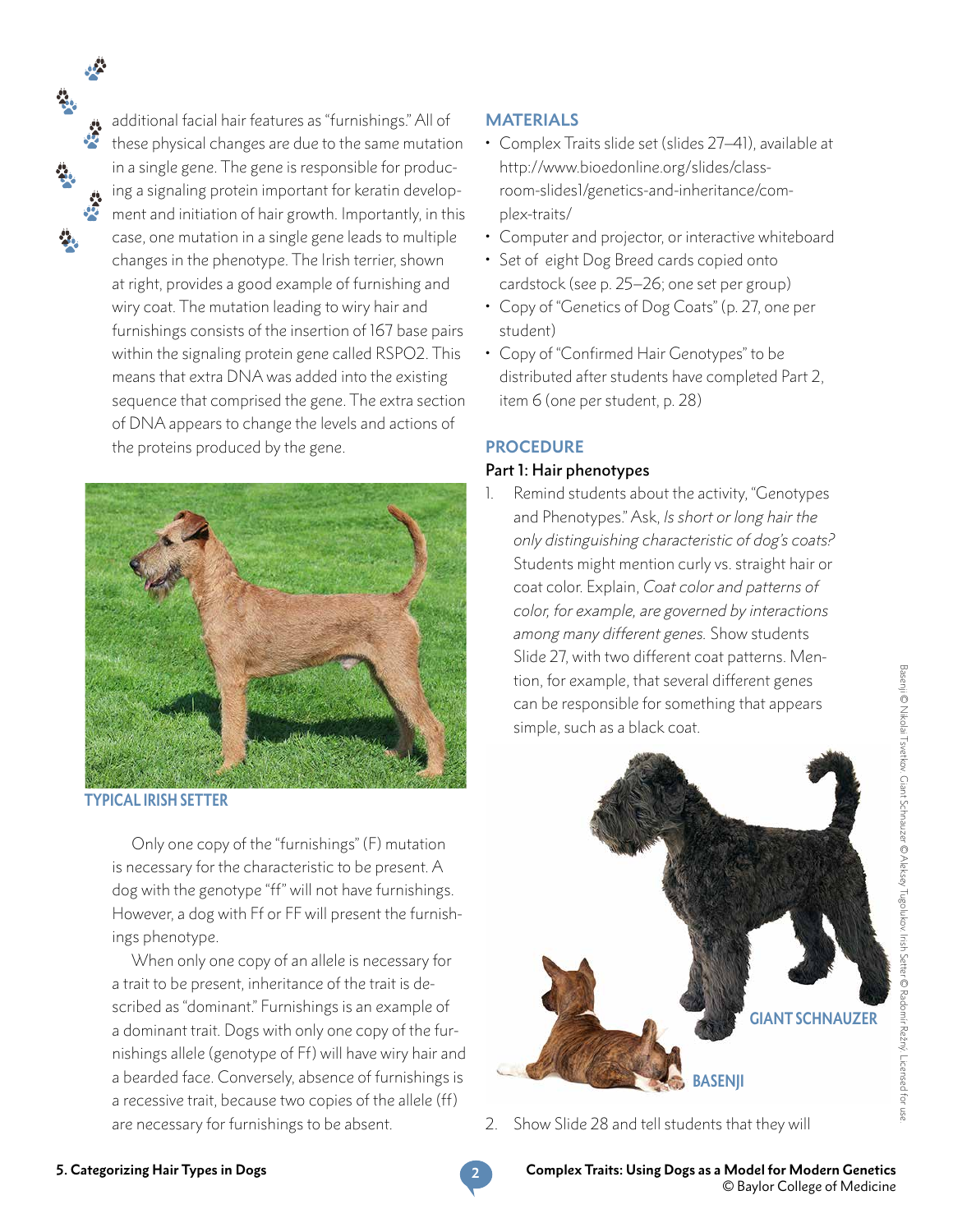be investigating hair length and texture in eight different dog breeds. Give each group of students one set of Dog Breed cards. Direct the members of each group to discuss the different kinds of fur or hair that can be observed on the dogs. Use the term "phenotype" when referring to the different observable features of hair.

- 3. Next, direct the groups to sort the eight cards into different categories of fur or hair. They should not use color as a criterion for sorting.
- 4. After the groups have sorted their cards, allow each group to present or describe the different coat categories they used.

#### Part 2: Hair genotypes

- 1. Remind students about what they already have learned about the gene mutation that determines whether a dog has long or short hair. (If necessary, revisit Slide 24.) Discuss the other characteristics that contribute to hair type in dogs. Show Slide 29 and explain that three genes govern the hair type in most breeds of dogs. The gene for hair length is one of the three genes. Curl is affected by a gene that codes for one of the structural proteins in hair. Like the gene for hair length, a single point mutation is responsible for the curly allele. In this case, however, one inherited copy of the mutation (Cc) causes soft, wavy hair and two copies (CC) cause soft, *curly*  hair. A dog must have two copies of the original ("ancestral") version of the allele (cc) to have straight hair.
- Display Slide 30 showing a photo of an Irish terrier with furnishing and wiry hair. Ask if any of the students have a dog with similar facial and coat hair. Mention that the eyebrows and beard are called "furnishings." Tell students that the coat hair is stiff like wire. In the case of the gene for furnishing, extra DNA (167 base pairs) has been inserted into the original gene. The protein produced by the gene is involved in switching on

other genes, and the additional DNA changes how that protein regulates hair growth. Mention that this is an example of how a single gene can have effects in many different parts of the body.

- 3. Give each group of students the sheet entitled "Genetics of Dog Coats" (Slide 31). Tell students that they will decide on the phenotype and genotype of each dog, based on what they have learned about the genetics of hair type.
- 4. Display Slide 32. Point out that photos of a dog's coat may be misleading because of breed standards in dog competitions.



The Bichon frise on the left has curly hair that looks short. On the right is a Bichon Frise with its hair combed out, which reveals the coat's length.

- 5. Project Slide 33 showing the Bichon Frise by itself. Tell students, *Let's figure out what the genotype of the dog must be, based on the traits that we have observed and recorded.*
	- *Since the Bichon has long hair, which combination of alleles is possible?* ["ll" is the only possible genotype.]
	- *We determined that the hair is curly. What genotypes are possible?* [Since the Bichon is clearly "curly," and not wavy or straight, the genotype is CC].
	- *Since the dog has furnishing, what are the*

**3 Complex Traits: Using Dogs as a Model for Modern Genetics** © Baylor College of Medicine

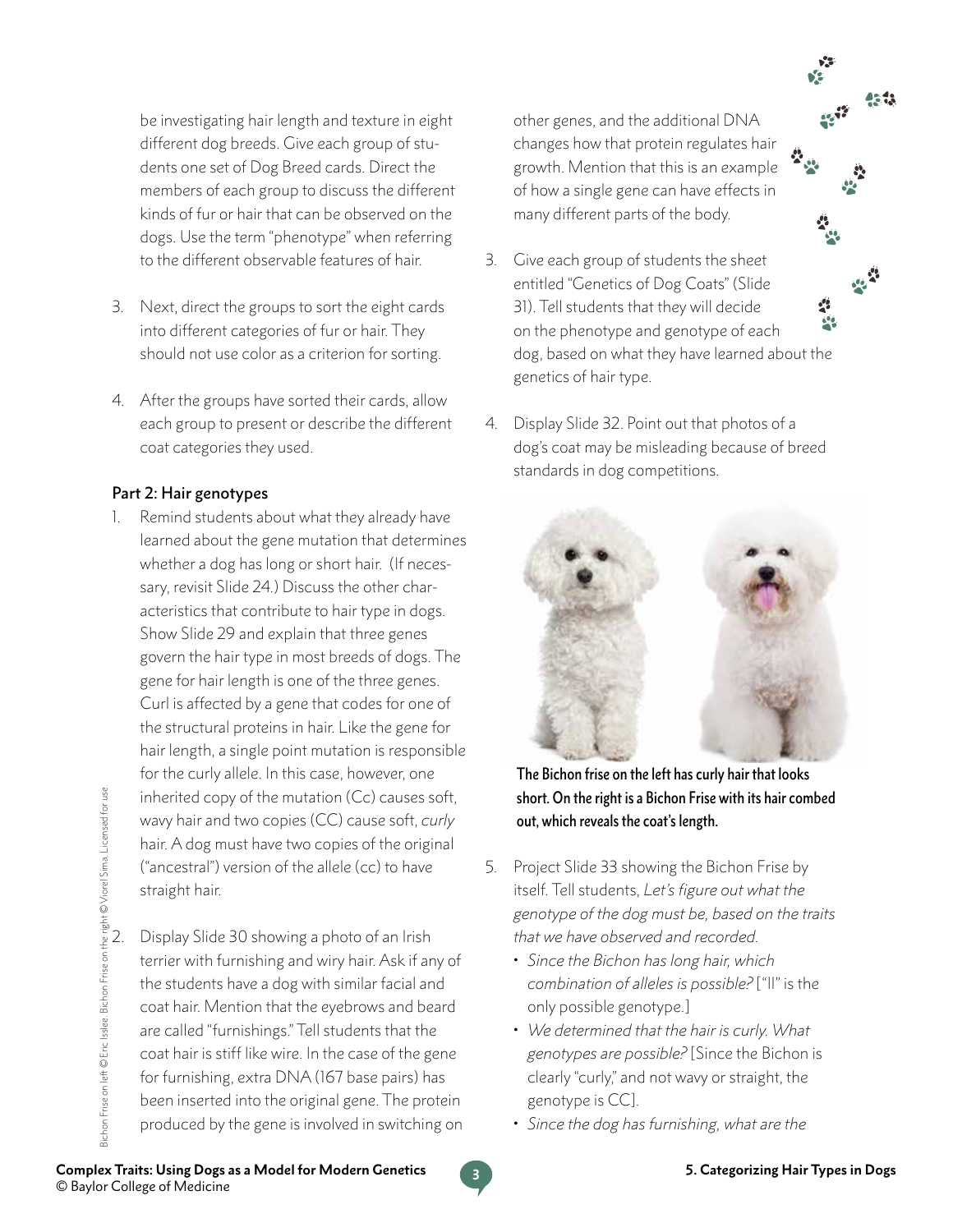

 *possible genotypes?* [It is not possible to know if the individual pictured is homozygous, FF, or heterozygous, Ff. However, since the trait appears consistently within members of the breed, it is reasonable to assume that most individuals of this breed are homozygous for the furnishings allele, FF].

- 6. Let each group work through the remaining dog breeds. (Slides 33 –40 contain enlarged images all eight dogs for use as needed.) Tell students to determine the phenotypes of all the dogs, before proceeding to the genotypes. If you have Internet access in your classroom, students may want to access additional photographs of the different breeds to look for characteristics, such as furnishings.
- 7. Have the groups report on their conclusions regarding the genotype and phenotypes of each breed, by asking each group to present the findings for a different breed. Or, have each group submit a written explanation of the decisions they made regarding each breed.
- 8. Distribute the student sheet, "Confirmed Hair Genotypes," which summarizes typical genotypes for each breed (Slide 41) for a discussion with the class. Students may notice that in most cases, the breeds are homozygous for dominant traits. Based on phenotype, it is not possible to know if an individual has a single or both alleles

for a trait that shows a dominant pattern of inheritance. However, because dog breeds have been selected over generations to "breed true," most of the variant alleles have been eliminated over time. In other words, dogs with undesirable characteristics themselves (or whose offspring had undesirable characteristics) were not bred to produce additional offspring.

#### **EXTENSIONS**

- If students have questions about dog coat color, access one of the commercial dog testing websites to find a summary of the many different genes (and genetic tests) that are involved in determining color and patterns. Simply search, "dog coat color genetic testing."
- Much of the research on the Dog Genome has been led by Dr. Elaine Ostrander of the National Human Genome Research Institute of the National Institutes of Health. The following video summarizes much of the work to date on the dog genome, including examples used in this set of activities. In addition, she describes the relevance of studying dog genetics to understanding human diseases.

<https://www.youtube.com/watch?v=sxtX1pfSUec>

• More information about the Dog Genome project can be found at the URL below.

[http://research.nhgri.nih.gov/dog\\_genome](http://research.nhgri.nih.gov/dog_genome)/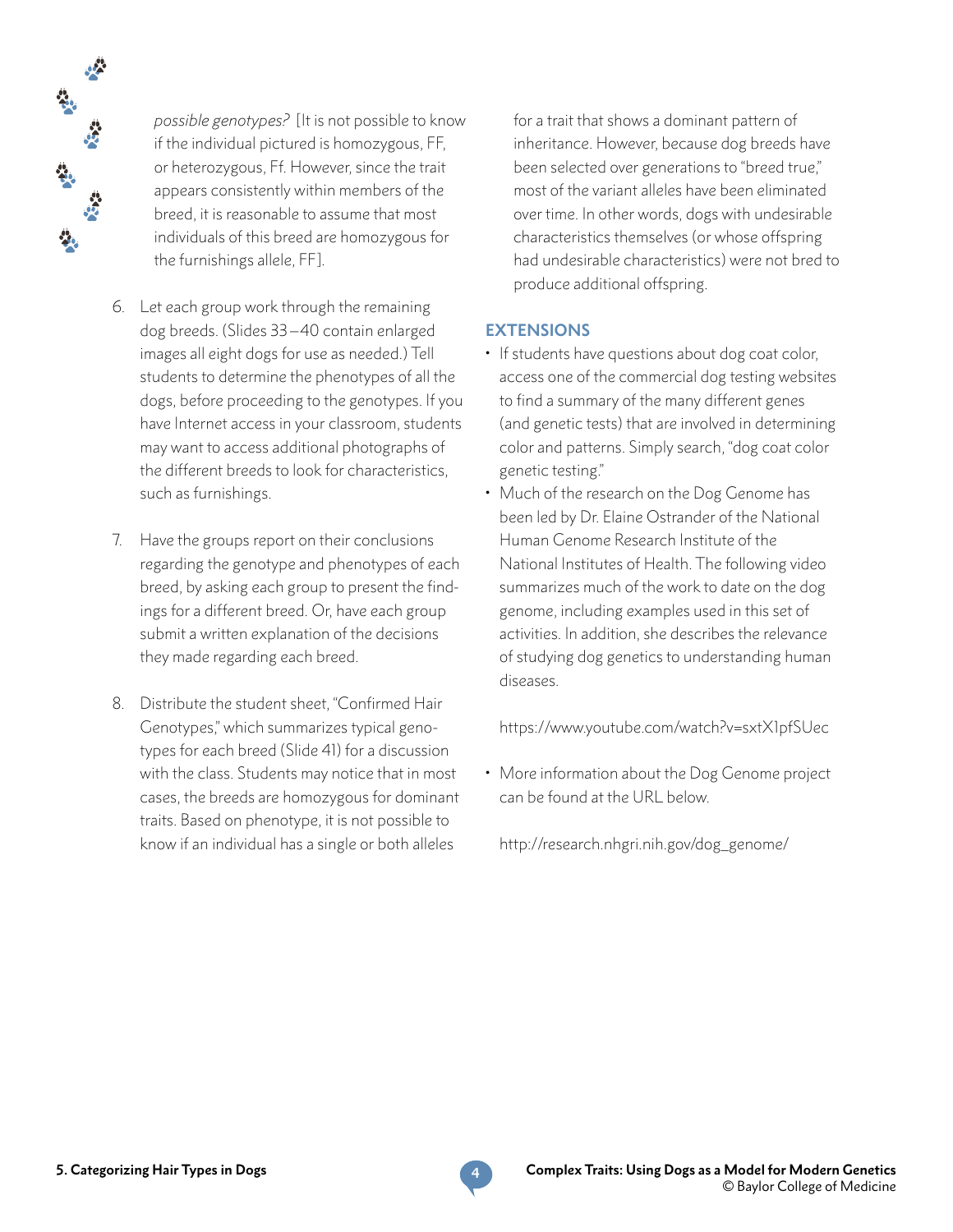# **Dog Breed Cards 5**





**5 Complex Traits: Using Dogs as a Model for Modern Genetics** © Baylor College of Medicine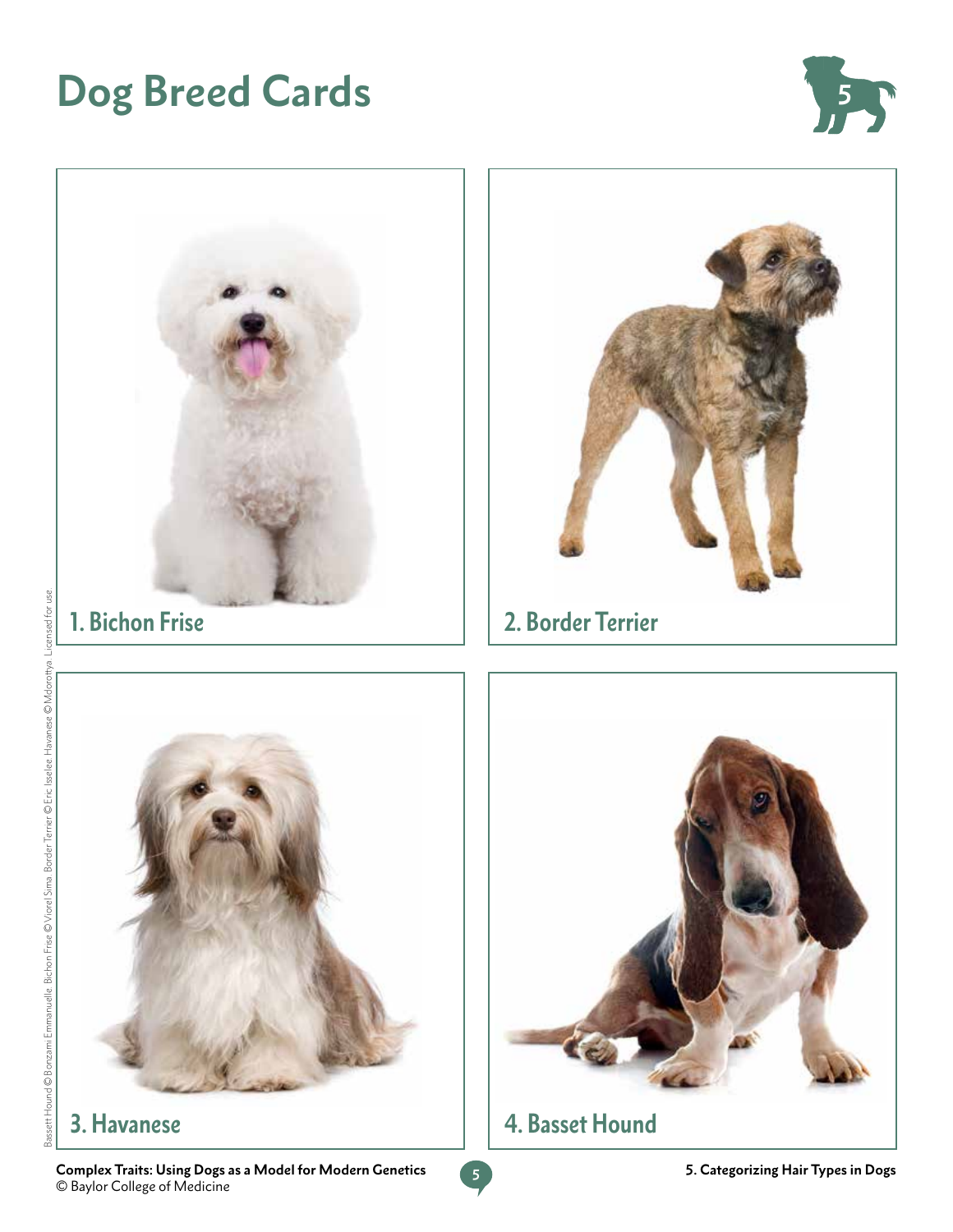## **Dog Breed Cards** *(cont.)*





**5. Categorizing Hair Types in Dogs**

**6**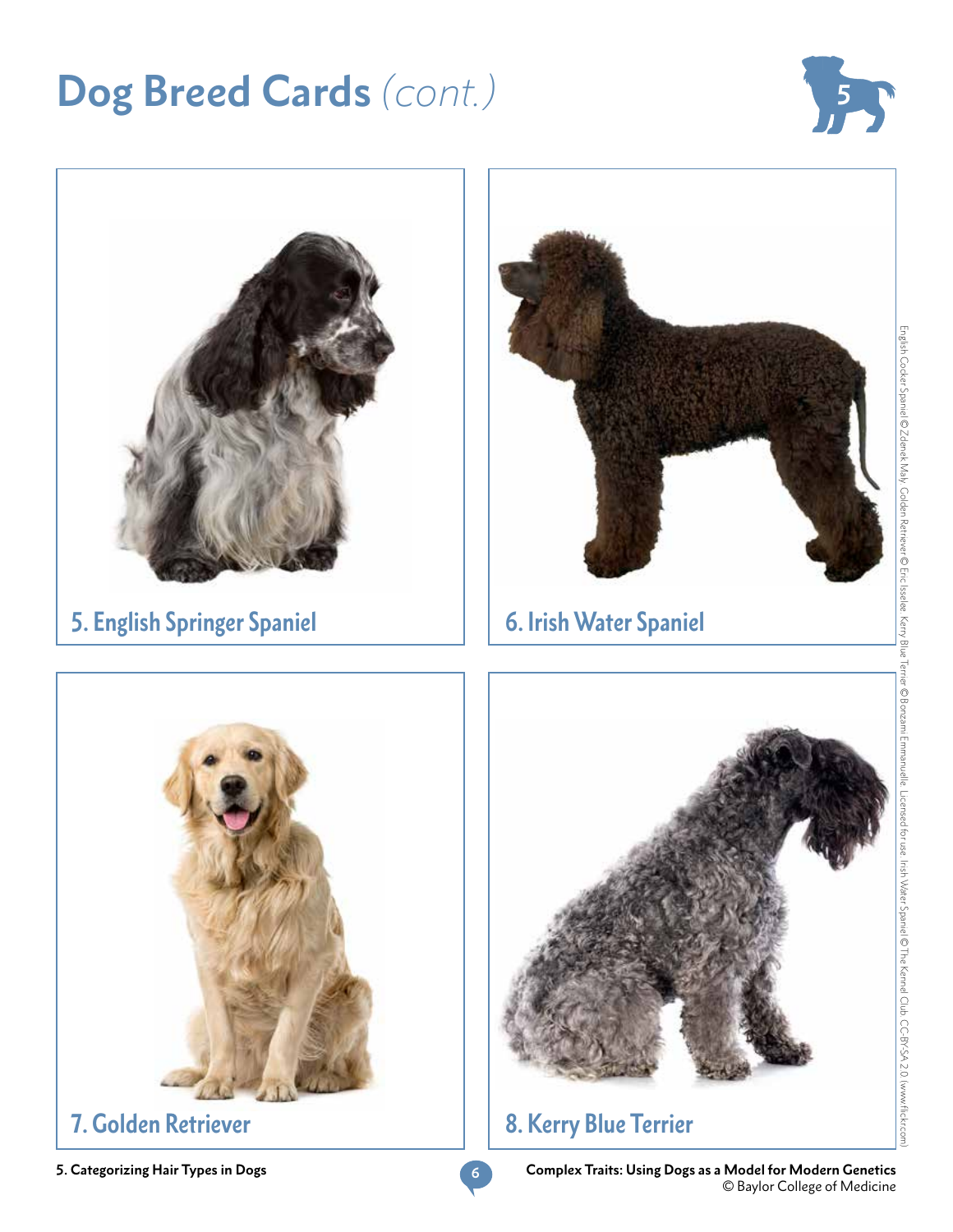# **Genetics of Dog Coats 555**



|                            | <b>PHENOTYPE</b><br>Describe the hair type using the<br>phenotype traits listed below. |                                       |                                          | <b>GENOTYPE</b><br>Fill in the genotype that corresponds<br>to each phenotype you identified. |                                                       |                                                                   |
|----------------------------|----------------------------------------------------------------------------------------|---------------------------------------|------------------------------------------|-----------------------------------------------------------------------------------------------|-------------------------------------------------------|-------------------------------------------------------------------|
| <b>DOG</b><br><b>BREED</b> | <b>Short</b><br>or<br>Long                                                             | Curly,<br>Wavy, or<br><b>Straight</b> | With or<br>Without<br><b>Furnishings</b> | $LL = short$<br>$LI = short$<br>$II = long$                                                   | $CC = \text{curly}$<br>$Cc = wavy$<br>$cc = straight$ | $FF =$ furnishings<br>$Ff = furnishings$<br>$ff = no$ furnishings |
| 1.                         |                                                                                        |                                       |                                          |                                                                                               |                                                       |                                                                   |
| 2.                         |                                                                                        |                                       |                                          |                                                                                               |                                                       |                                                                   |
| 3.                         |                                                                                        |                                       |                                          |                                                                                               |                                                       |                                                                   |
| 4.                         |                                                                                        |                                       |                                          |                                                                                               |                                                       |                                                                   |
| 5.                         |                                                                                        |                                       |                                          |                                                                                               |                                                       |                                                                   |
| 6.                         |                                                                                        |                                       |                                          |                                                                                               |                                                       |                                                                   |
| 7.                         |                                                                                        |                                       |                                          |                                                                                               |                                                       |                                                                   |
| 8.                         |                                                                                        |                                       |                                          |                                                                                               |                                                       |                                                                   |